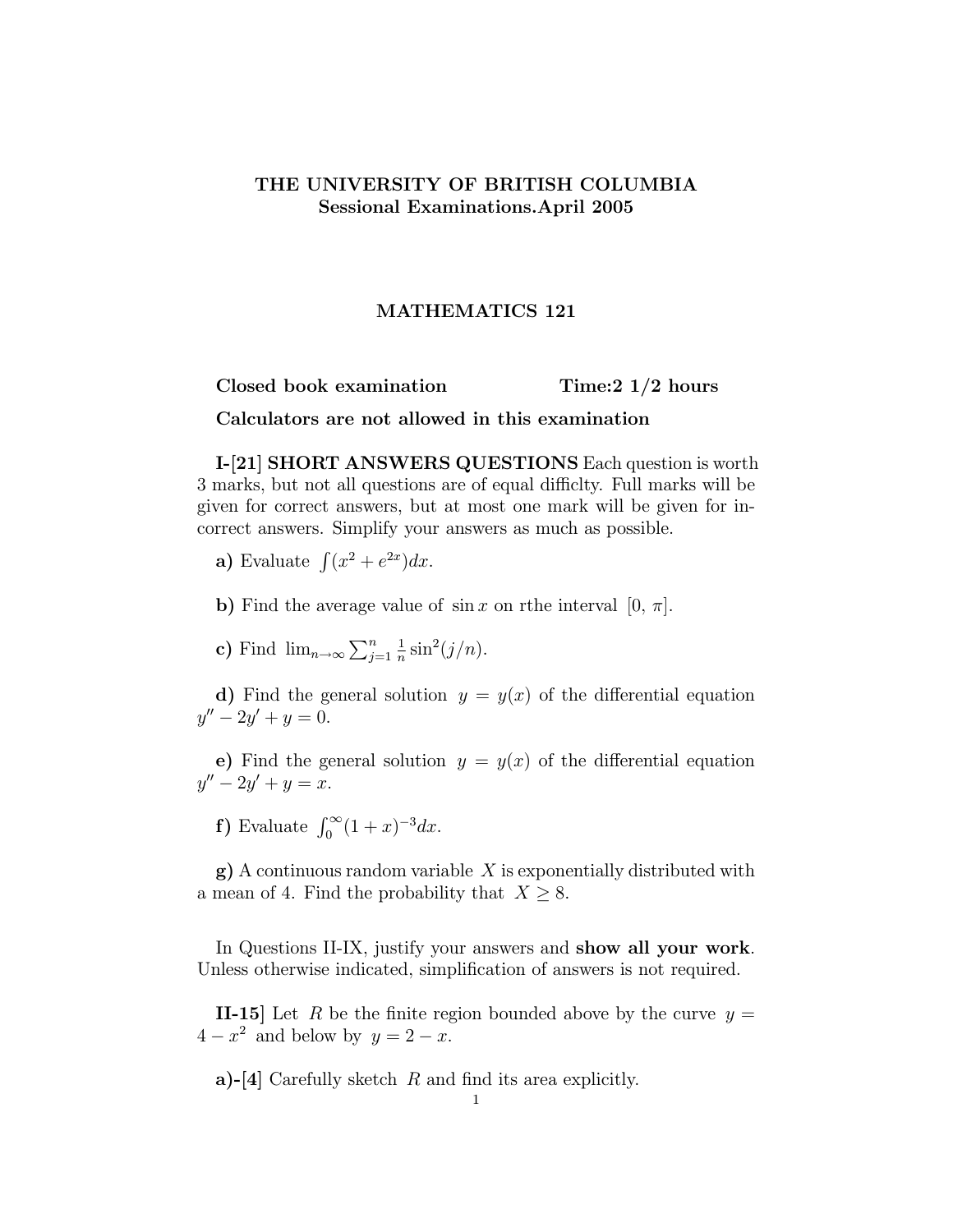b)-[3] Express the volume of the solid obtained by rotating R about the x-axis as a definite integral. You **do not** need to evaluate this integral.

c)-[4] Express the volume of the solid obtained by rotating R about the vertical line  $x = 2$  as a definite integral. You **do not** need to evaluate this integral

d)-[4] Express the length of the upper curve that bounds  $R$  as a definite integral, and using an appropriate substitution express your answer as an integral involving trigonometric functions. You do not need to evaluate this trigonometric integral.

III-[16] Evaluate the following integrals.

**a)**-[5] 
$$
\int \frac{4x+4}{x(x+1)^2} dx
$$
.  
\n**b)**-[4]  $\int (x+1) \ln x dx$ .  
\n**c)**-[7]  $\int \frac{dx}{(5-4x-x^2)^{3/2}}$ .

IV-[8] Find  $f(x)$  such that

$$
f(x) = 1 + \int_0^x \frac{tf(t)}{1 + t + t^2} dt.
$$

V-[8] A child initially at O walks along the edge of a pier, towing a sailboat by a string of length  $L$ . The pier is taken to be the  $y$  axis.

(a) If the boat starts at Q and the string always remains straight, show that the equation of the curved path  $y = f(x)$  followed by the boat must satisfy the differential equation

$$
\frac{dy}{dt} = -\frac{\sqrt{L^2 - x^2}}{x}
$$

(b) Find  $y = f(x)$ .

VI-[8] The vertical face of a dam across a river has the shape of a parabola 36m across the top and 9m deep at the center. What is the